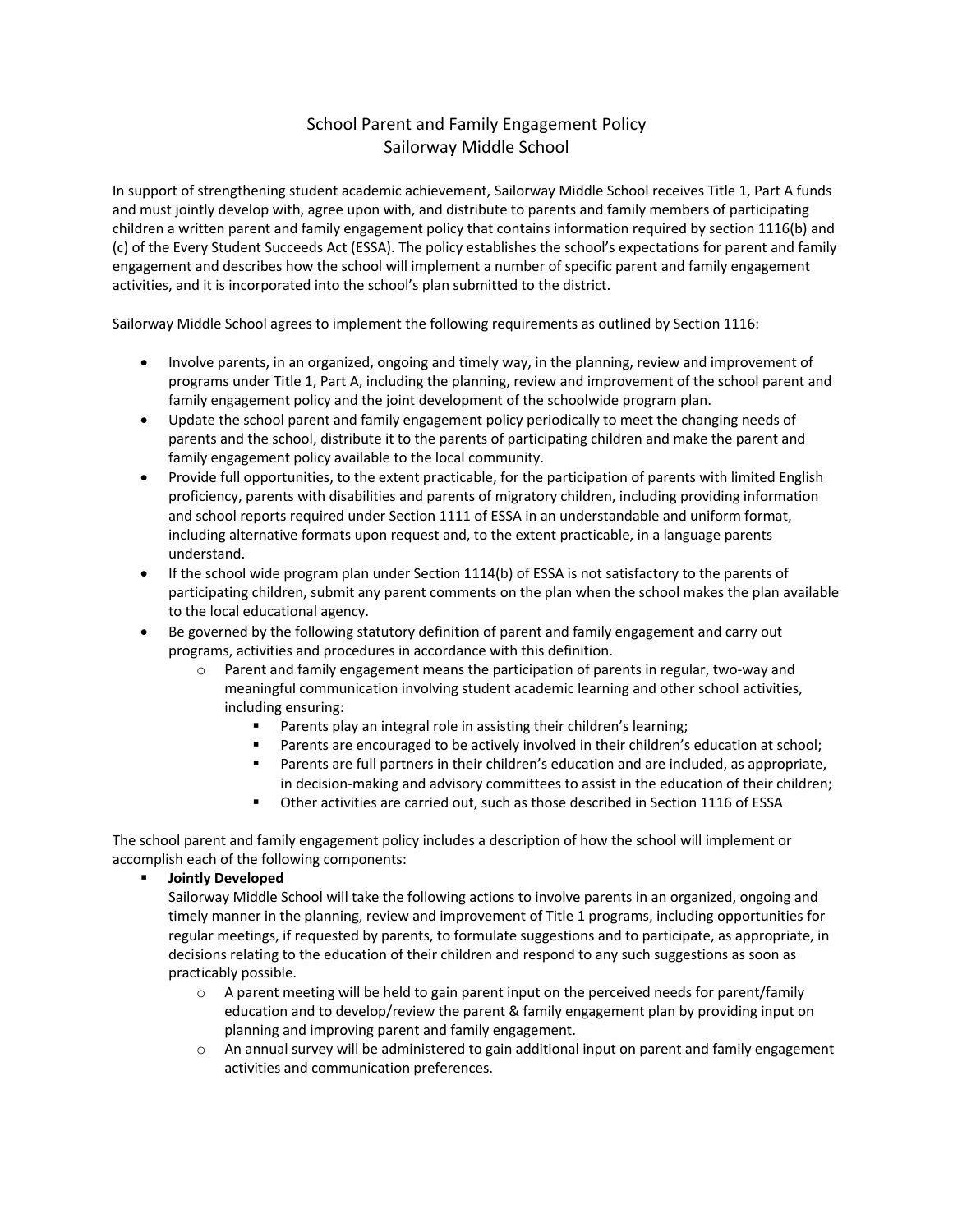## § **Annual Title 1 Meeting**

Sailorway Middle School will take the following actions to conduct an annual meeting, at a convenient time and encourage and invite all parents of participating children to attend in order to inform them about the school's Title 1 program, the nature of the Title 1 program, parents' requirements, the school parent and family engagement policy, the schoolwide plan, and the school-parent compact.

- $\circ$  Using the communication plan below, parents will be invited to an annual meeting where families will learn about Title 1 and the services in the school. At the annual meeting:
	- Families will be informed about Sailorway Middle School's participation in the Title 1 program and the requirements of Title 1
	- Families will be informed about programming and initiatives
	- § The Title 1 program will be explained, and parents will be provided information in ways families can be involved to help their child be successful
- $\circ$  The meeting will be held by September 30<sup>th</sup> of each school year.
- $\circ$  Parents will receive advanced notification of the meeting day and time which will be communicated using the communication plan listed below.
- o Copies of the Parent and Family Engagement Policy will be distributed

### § **Communications**

Sailorway Middle School will take the following actions to provide parents of participating children the following:

- o Timely information about the Title 1 programs;
- $\circ$  Flexible number of meetings, such as meetings in the morning or evening, and may provide Title 1 funds, transportation, childcare or home visits, as such services relate to parent and family engagement; and
- $\circ$  Information related to the school and parent programs, meetings and other activities, is sent to the parents of participating children in an understandable and uniform format, including alternative formats upon request and, to the extent practicable, in a language the parents can understand.
	- § Copies of the parent and family engagement policy will be distributed at the annual meeting and at parent meetings. It will also be located on the Sailorway Middle School webpage and sent home with students at the beginning of the school year with other informational packets
	- School and parent programs will be communicated via parent newsletters, via school social media, and through occasional one-call notifications
	- Communication will be communicated in a language that is understood by the parents, when necessary.

# § **School-Parent Compact**

Sailorway Middle School will take the following actions to jointly develop with parents of participating children a school-parent compact that outlines how parents, the entire school staff and students will share the responsibility for improved student academic achievement and how the school and parents will build and develop a partnership to help children achieve the state's high standards.

- $\circ$  The parent meeting to develop the parent and family engagement policy will also be utilized to jointly develop/review the school parent compact.
- $\circ$  The annual survey will include questions regarding shared responsibility that will be utilized to develop/review the school-parent compact

#### § **Coordination of Services**

Sailorway Middle School will, to the extent feasible and appropriate, coordinate and integrate parent and family engagement programs and activities with other federal, state, and local programs, including public preschool programs, and conduct other activities, such as parent resource centers, that encourage and support parents in more fully participating in the education of their children by:

o Sailorway Middle School works collaboratively with community volunteers to run the Project Moore program which offers additional literacy practice for students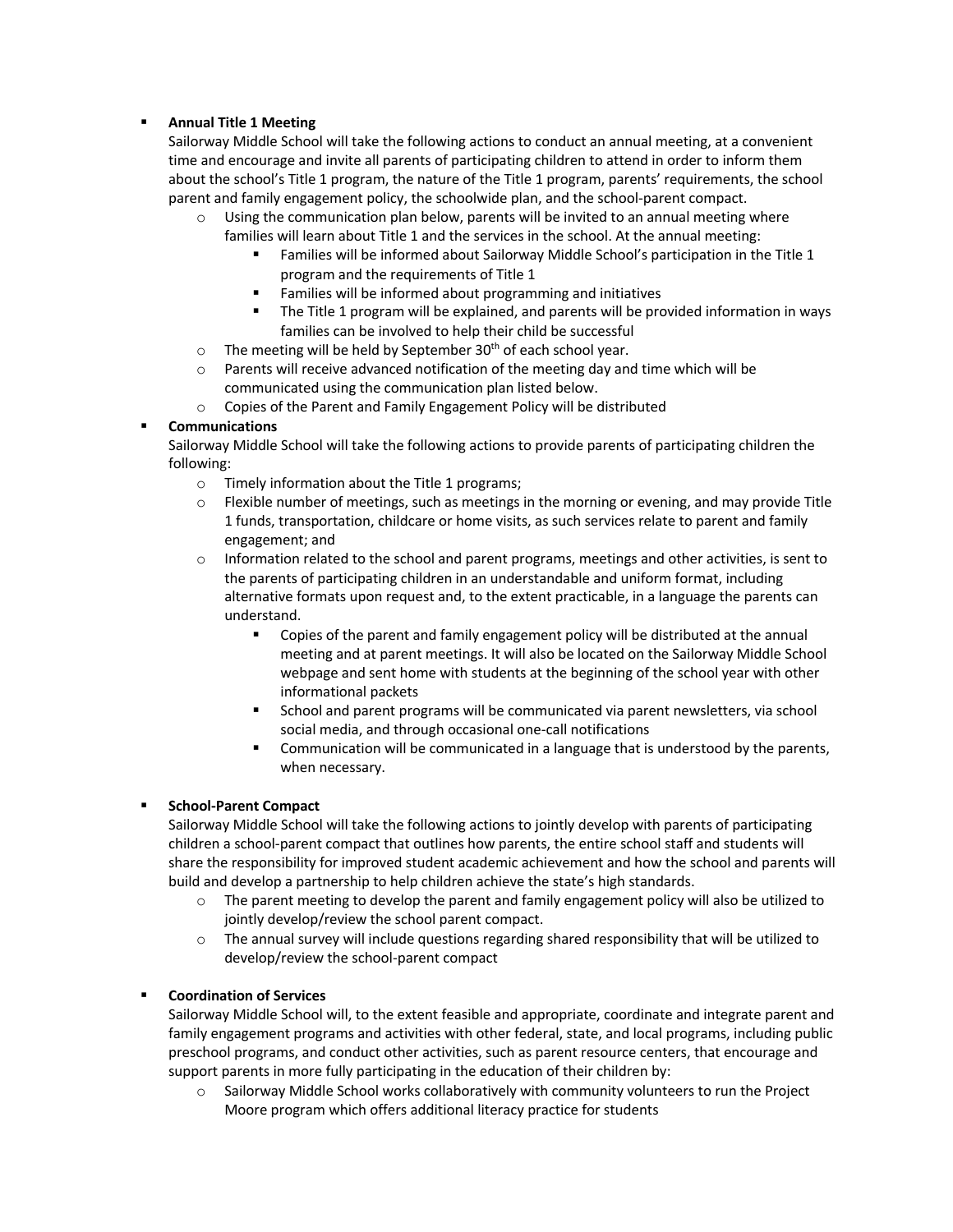- $\circ$  The district also works collaboratively with Boys and Girls Club regarding reading and math tutoring and intervention.
- o Sailorway Middle School PTO works collaboratively with the school to promote the district's literacy initiative

## § **Building Capacity of Parents**

Sailorway Middle School will build the parents' capacity for strong parent and family engagement to ensure effective involvement of parents and to support a partnership among the school and the community to improve student academic achievement through the following:

- $\circ$  Provide parents with a description and explanation of the curriculum in use at the school, the forms of academic assessments used to measure student progress and the achievement levels of the challenging sate academic standards;
- o Provide materials and training to help parents work with their children to improve their children's achievement, such as literacy training and using technology (including education about the harms of copyright piracy), as appropriate, to foster parent and family engagement; and
- $\circ$  Provide assistance to parents of participating children, as appropriate, in understanding topics such as the following:
	- The challenging state's academic standards
	- § The state and local academic assessments, including alternate assessments;
	- The requirements of Title 1 Part A;
	- How to monitor their children's progress; and
	- How to work with educators to improve the achievement of their children.
		- An annual parent meeting will be held to discuss Title 1 services and share information with families in ways they can support their child(ren)
		- Two parent teacher conferences will be held annually to discuss interventions being provided and share data regarding student progress
		- Two annual parent-engagement events will be organized annually to share information and resources for parents to support their student's academic achievement
		- Parent literacy resources will be posted on the district website under "All Students Can Read" tab

# § **Building Capacity of School Staff**

Sailorway Middle School will provide training to educate teachers, specialized instructional support personnel, principals and other school leaders, and other leaders, and other staff, with the assistance of parents, the value and utility of contributions of parents and in how to reach out to, communicate with and work with parents as equal partners, implement and coordinate parent programs, and build ties between parents and the school by:

- Two parent teacher conferences will be held annually to enable parents to share information with the student's team of educators and get information on their child's progress
- Sailorway Middle School PTO will work collaboratively with building administration and staff to determine the best way to communicate with families and assist with the coordination of parent programs.

Sailorway Middle school will provide other reasonable support for parent and family engagement activities under Section 1116 as parents may request by:

- Parent Engagement activities will have options to include younger children in the activities and/or provide childcare options.
- Flexible participation options will be available utilizing recordings, Zoom, and in person options to support parent participation
- Informational materials will be provided in multiple formats: digital, social media, and paper copies